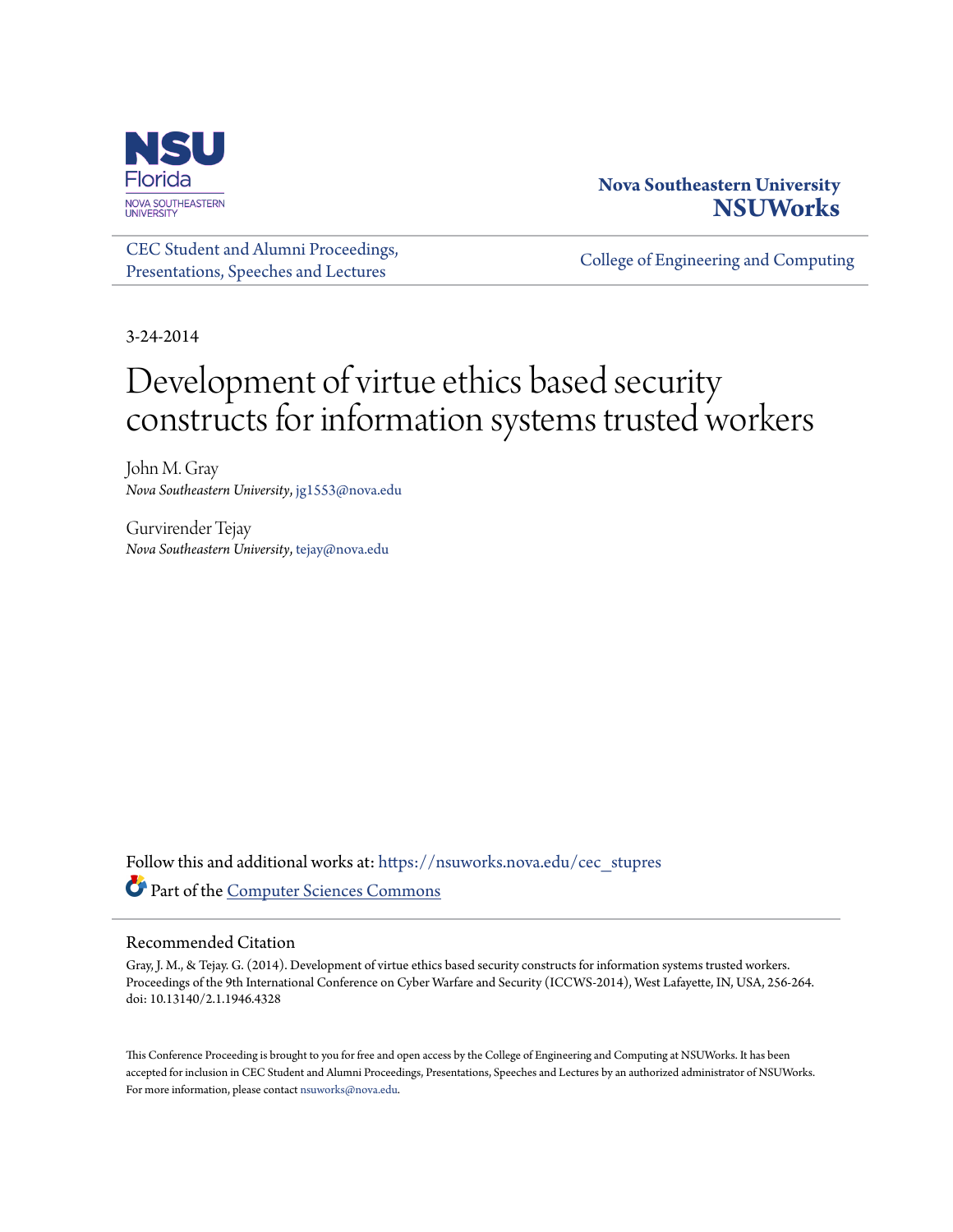# **Development of Virtue Ethics Based Security Constructs for Information Systems Trusted Workers**

# **John Gray and Gurvirender Tejay Nova Southeastern University, Fort Lauderdale, USA**

jg1553@nova.edu tejay@nova.edu

**Abstract:** Despite an abundance of research on the problem of insider threats only limited success has been achieved in preventing trusted insiders from committing security violations. Virtue ethics may be a new approach that can be utilized to address this issue. Human factors such as moral considerations and decisions impact information system design, use, and security; consequently they affect the security posture and culture of an organization. Virtue ethics based concepts have the potential to influence and align the moral values and behavior of Information Systems workers with those of an organization in order to provide increased protection of IS assets. This study examines factors that affect and shape the ethical perspectives of individuals trusted with privileged access to personal, sensitive, and classified information. An understanding of these factors can be used by organizations to assess and influence the ethical intentions and commitment of information systems trusted workers. The overall objective of this study's research is to establish and refine validated virtue ethics based constructs which can be incorporated into theory development and testing of the proposed Information Systems security model. The expectation of the researcher is to better understand the personality and motivations of individuals who pose an insider threat by providing a conceptual analysis of character traits which influence the ethical behavior of trusted workers and ultimately Information System security.

**Keywords**: information system security, insider threat, virtue ethics

# **1. Introduction**

Businesses and organizations are increasingly dependent upon Information Systems to maintain and control intellectual property, business sensitive information, and in the case of government agencies, classified information. While these systems are threatened by a variety of attackers, the greatest threat is that posed by trusted insiders, individuals who have legitimate access to the Information System (Randazzo et al. 2005). System administrators, users with access to sensitive or classified information, and Information Assurance and security personnel all hold positions of trust, have legitimate access to systems, and are tasked with protecting organizational data and Information Technology assets. Most have some degree of physical access or administrative/elevated privileges on the system. As a result these personnel pose the greatest threat to the Information System (IS) and its data (Leach 2003). Trusted workers who attack a IS understand the system security protections and typically do not arouse the suspicions of co-workers. Security violations by trusted workers who have access to organizational IS assets are a significant threat. These threats include the inadvertent loss or exposure of data and deliberate disregard for security or theft of information for personal gain or other motivations (Alfawaz, Nelson, and Mohannak, 2010).

Organizational security efforts historically focus on external threats or in response to legal or regulatory requirements and mandates (Wiant 2005). Insider threats however, those from IS workers in trusted positions, can be the most damaging and costly. Insider threats are identified as employees who have privileged access or legitimate authority to information, and who either accidentally or intentionally compromise the confidentiality, integrity, or availability of that information by abuse, illegal actions, sabotage, or unauthorized release (Colwill 2009).The significance of internal threats is becoming increasingly apparent to Information Technology executives. Managers and security professionals' state that the insider threat is what they are the most concerned with because IS workers are in trusted positions, know what data is important or sensitive, and have access as well as the technical knowledge to exploit system security controls (Greenemeier and Gaudin, 2007). Malicious actions by trusted insiders can result in serious damage to an Information System, loss or compromise of data, denial of services, or damage to the organizations reputation. Trusted IS workers account for well over 50% of computer crimes with most violations being committed by employees who have bypassed or subverted security controls. Because almost all modern organizations rely on Information Systems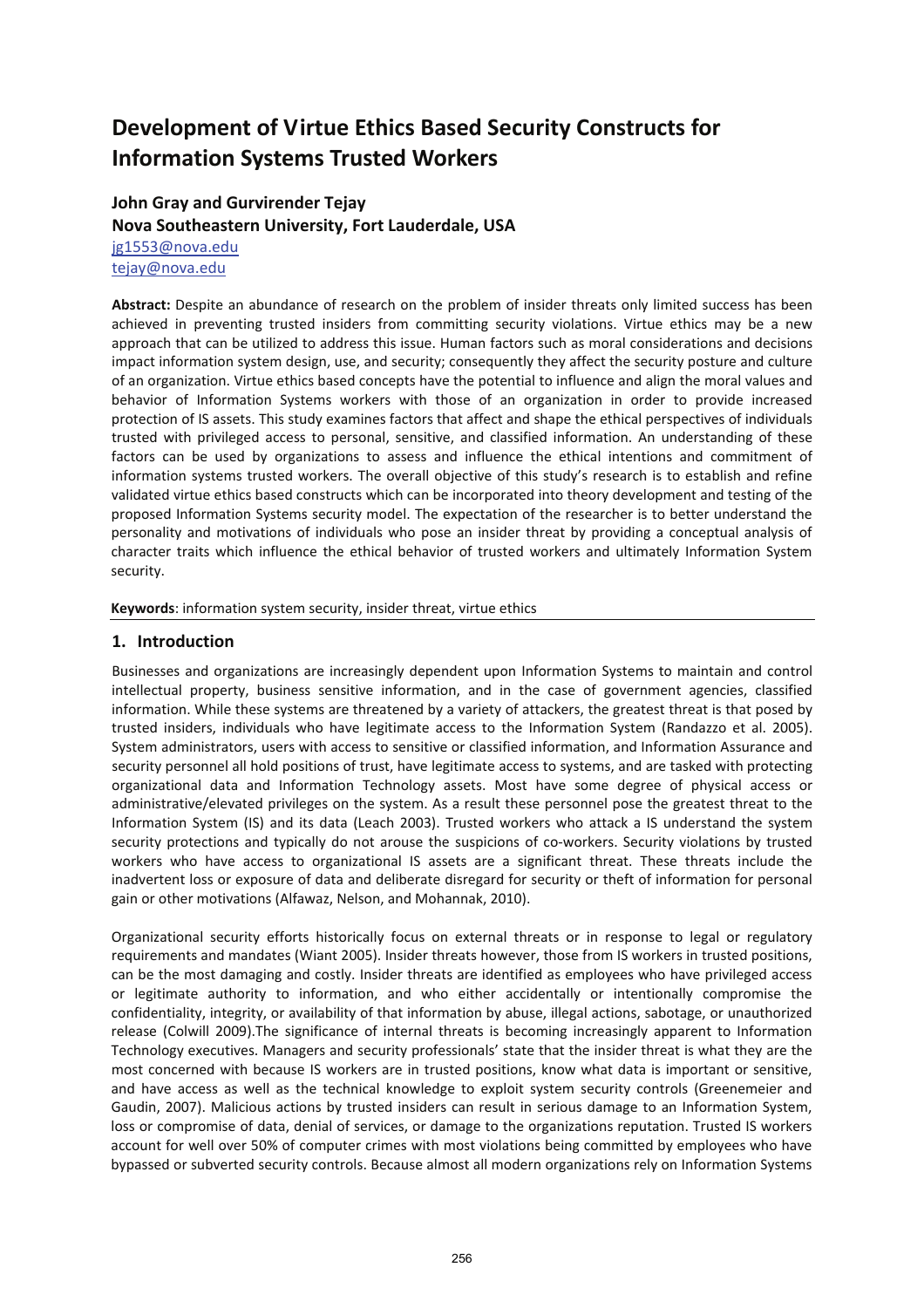to conduct operations this pervasive use means that most organizations are vulnerable to trusted insider threats.

Damage due to insider threats is not limited to employees filling technical or lower management positions. Senior Executives, by virtue of their powerful management position have the ability to effect security policy implementation and oversight. Information Systems Security managers and workers typically have the capability to affect the security posture of an Information System through their decision making authority, technical knowledge and access to make system configuration changes, or by having elevated privileges that makes sensitive data available to them. They are generally all considered to be in trusted positions and their decisions about configuration, operation, or management of the Information System can affect the systems security posture, consequently they have the capability of inflicting significant damage to the organization.

The use of IS policies, technical solutions, and access controls have proven not to be effective against trusted insiders who are motivated to compromise the system or its information (Boss et al. 2009; Dhillon 2001). Performance of malicious acts can be attributed to the ethical commitment of trusted IS workers, and preventative approaches such as technical solutions and policies will not solve these human issues. Investigation into what affects insider motivations and how their motivations can be influenced is called for in order to develop new methods of addressing the associated threats and risks.

# **2. An ethics based approach to information system security**

In order to understand how management can influence and align the moral values and behavior of Information Systems workers with those of the organization in order to provide increased protection of IS data assets, a new approach must be considered. Pollack and Hartzel (2006) note that how individuals use information they are entrusted with is solely determined by their beliefs, ethics, and values. One of the essential factors for Information Systems Security (ISS) management is realizing that one of the dimensions of ISS is ethics (von Solms and von Solms, 2004). Eloff and Eloff (2003) note that ISS should be addressed from more than just a technical aspect; it needs to consider human issues such as culture, ethics, and training. The need for investigating the influences on the ethical decision making processes in regards to compliance with IS security policies was identified by Myyry et al. (2009). It has been shown through past ethical failures that an individual's ethical commitment will likely over‐ride any organizational guidance provided through security training, directives, and policies. The implications of prior research are that an understanding of the ethical foundations of socio‐organizational ISS can lead to development of ethics based normative controls.

Normative ethics examines the rightness or wrongness of the ethical actions of individuals as they relate to the moral rules of society. The three primary approaches to normative ethics are consequentialism, which focuses on the goodness or consequences of actions; deontological, which focuses on duties and rules; and virtue ethics, which focuses on character traits (Chun 2005; Shanahan and Hyman, 2003). Virtue ethics based normative controls are used to induce increased commitment from individuals by appealing to their beliefs, emotions, thoughts, and values instead of actions and consequences. They are a prescriptive approach which can be used by organizations to institute cultural change with the goal of providing benefit to the organization by shaping the actions of employees (Trevino and Weaver, 1994). Normative controls based on virtue ethics present a unique approach to the challenge of protecting Information Systems and their assets. An individual's decisions are shaped by ethics and norms; and the factors that influence decisions can be identified and therefore affected by other influencers such as leadership, training, and continual practice (Harrington 1991). Previous research concludes that moral considerations and decisions impact IS design, use, and system security; consequently they affect the security posture and culture of the organization.

Virtue ethics focuses on development of desirable character traits rather than the results of actions as a basis for a person's morality (Artz 1994). Virtues are lasting character traits which are manifested in a person's behavior and become associated with their personality (Moore 2005). Virtues help guide, motivate, and correct an individual's moral deliberations and actions and practicing virtuous acts creates a virtuous character which once formed, is no longer the outcome of the virtuous acts, but rather the cause of them. Siponen and Iivari (2006) recommend that virtue theory should influence the application of ISS and that virtue ethics can help guide the application of security policies and guidelines. Grodzinsky (1999) argues that ethical theories that are directed towards character formation and development such as virtue ethics are more applicable to IS ethics than action guided theories such as utilitarianism or deontology, both of which focus on what a moral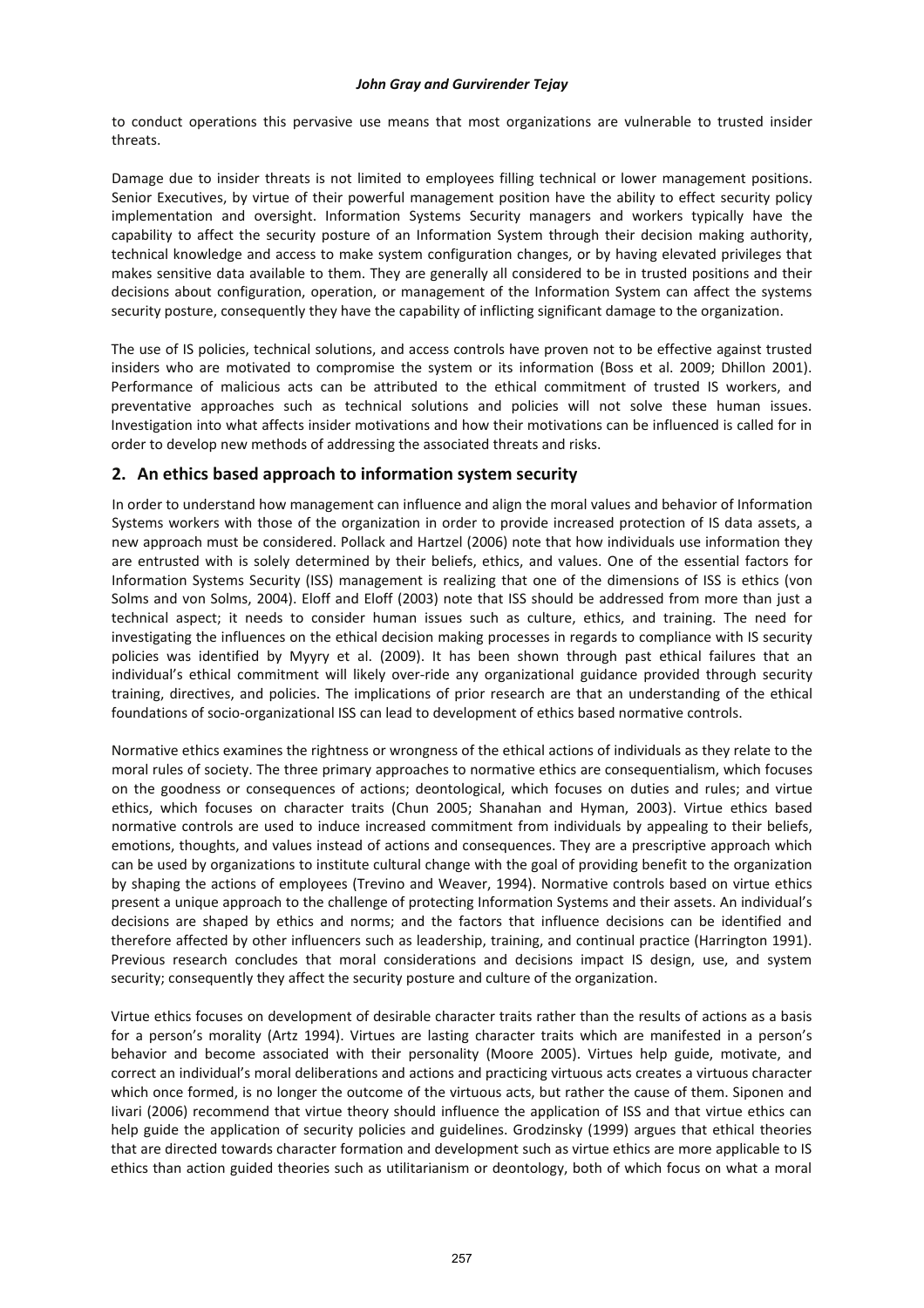agent should do in a situation without requiring them to internalize ethics. Virtue ethics can help to address the changing nature of ISS because it is based on developing enduring character traits in a moral agent, the individual making the ethical choice. And while there are several forms of virtue ethics, computer ethicists generally emphasize the Aristotelian form (Stamatellos 2011).

Dunkerley and Tejay (2011) point out that technical controls have dominated research in the ISS field and that those controls focus on ensuring the confidentiality, integrity, and availability of the information system and associated data, but it is currently contended that over reliance on this perspective limits the ability to understand, manage, and ensure IS security (Dhillon and Torkzadeh, 2006). Organizations devote the largest part of ISS efforts to various security technologies and tools, but researchers argue that security cannot be achieved solely by technical controls (Dhillon, 2001; Wiant, 2005). Despite the research showing that technical controls, formal polices, and procedures alone fail to adequately protect an ISS, the number of research efforts focusing on management, social, and human concerns are few in comparison to those focusing on technical issues (Chang and Ho, 2006). Various ethics studies state that a failure to understand the human context has been the cause of many IS failures. It is recognized that increased attention must be placed on the part played by organizational culture and the human element because the primary factor in ISS is people (Wiant 2005). Non‐technical activities are accepted as being a part of Information Security Management and offer an alternative to the approach of relying solely on technical solutions. ISS non-technical activities include development of policies, procedures, training, and awareness programs; and background screening of potential IS employees who will occupy trusted positions. However, Grodzinsky (1999) asserts that formal policies and procedures are meaningless if the persons they are directed at are insensitive to ethical matters and that virtue ethics is an appropriate model for the development of personal ethics and character, which in turn will carry into that individual's professional ethics. Despite the significant role of human behavior on systems and the recognized applicability of ethics to IS security, the importance of ethics has been ignored or minimalized by most practitioners and researchers. Ethics in general and especially ethics based in philosophy has very little research tradition in the field of ISS (Adam and Bull, 2008).

The relevant literature emphasizes the importance of virtue ethics and their effect on the actions of IS trusted workers and details the many factors that influence an individual's decision making, concluding that all decisions made by people are influenced and driven by ethics. Further investigation is needed to determine how the use of virtue ethics could be an effective approach to addressing ethical behaviors of IS trusted workers (Myyry et al. 2009). Individuals interpret situations based on their background and experiences', therefore ascertaining details about their ethical viewpoints is important to predicting how they may react in ethical situations.

# **3. Theoretical background**

According to Moor (1985) a significant portion of computer ethics research is comprised of developing conceptual frameworks for understanding ethical issues involving computer technology. Adam and Bull (2008) note the need to explore alternate ethical frameworks such as virtue ethics in order to address IS issues. Whetstone (2001, 2003) determined that virtues are essential moral attributes required of organizations and people, that virtue based frameworks may be a method for management to develop the ethical culture within an organization. The potential impact of virtue ethics on the ethical behavior of trusted workers and the subsequent effect on ISS indicates a need to integrate the phenomena into a new security model.

The proposed theoretical basis for this study builds upon the previous work and theoretical frameworks of James Weber and Luciano Floridi in order to develop a new theoretical model for Information System Security trusted worker ethical behavior. Weber's research focuses on institutionalizing ethics into business organizations. According to Weber (1981, 1993) institutionalizing ethics consists of the integration of ethics formally and explicitly into the day to day work practices and decisions of organizations employees. He proposes a multi‐component model for institutionalizing ethics into a business of which the component of Employee Ethics Training contributes to the desired result, specifically that of Employee Ethical Behavior.

Luciano Floridi researches the nature of Information Ethics, and determined that existing theories of ethics are inadequate to address the ethical issues involving Information Systems. Floridi (1999, 2006) describes his theory of Information Ethics (IE) as the study of moral issues that develop from information that a moral agent receives from an infosphere, defined as the environment in which information plays a significant role, such as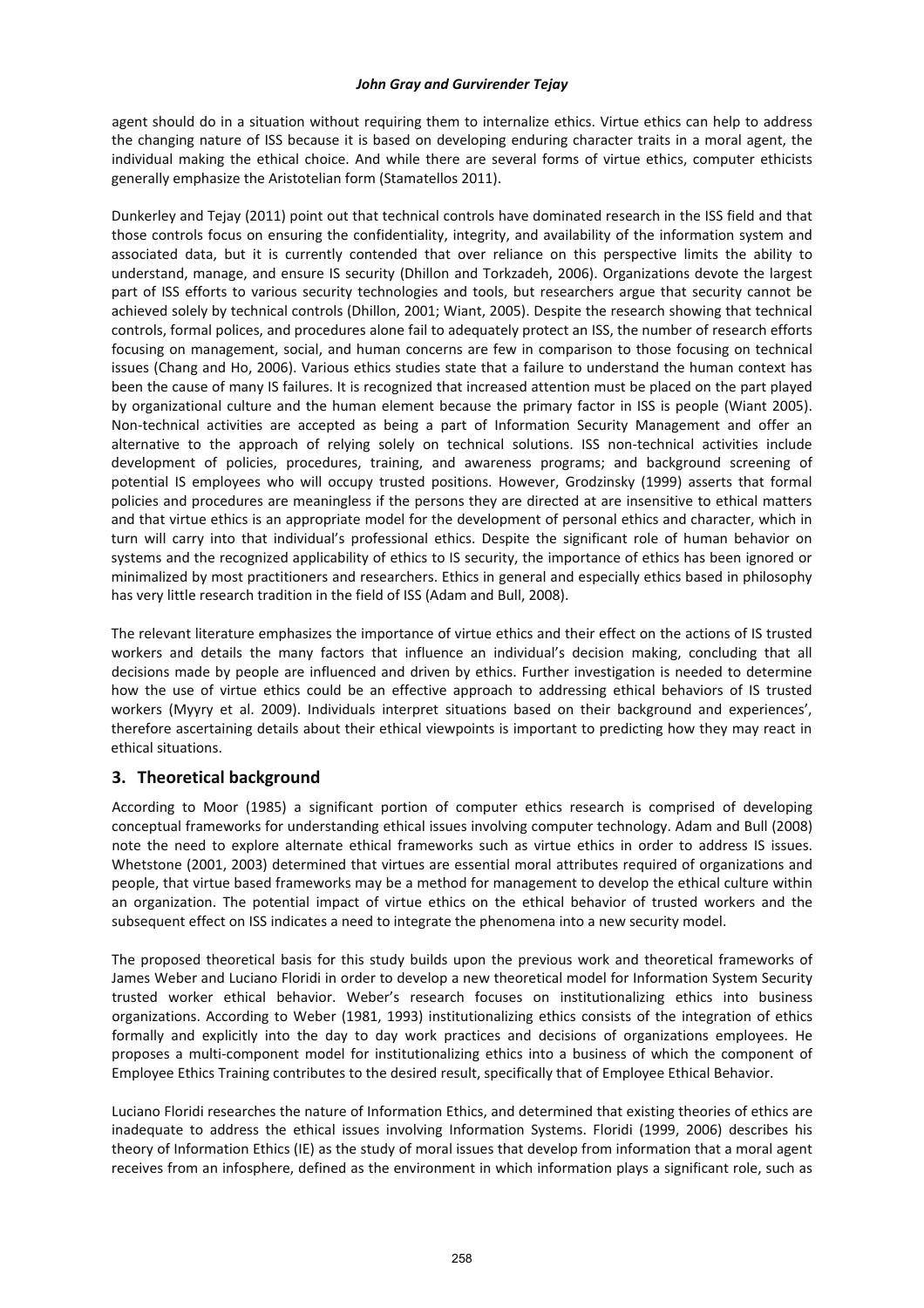an Information System. The theory of Information Ethics claims that an individual's morals guide their decisions and behavior, and while Information Ethics does not address individual ethical issues themselves, its concepts can be used to develop or shape a conceptual framework which will guide moral agents to solutions for specific problems. Actions taken by a moral agent that contribute positively to the welfare of an infosphere are considered to be virtuous (Floridi 1999, 2006).

The research in this study integrates and expands on elements of Weber's (1993) Multi‐component Model to Institutionalize Ethics into Business Organizations which focuses on organizational influences; and the Internal Resource Product Target Information Ethics Model presented by Floridi (1999, 2006) which considers influences and their presence or absence that effect the actions of moral agents and ultimately the security of an IS. The resulting effect of influencers on the ethicality of people, particularly trusted insiders is that despite any ethics codes, policies, procedures, or work practices implemented by an organization, the moral agent's own internal sense of ethics and morality will be the primary factors in any ethical decisions they make and will in turn affect the overall IS security posture. By recognizing these internal motivations virtue ethics can be used to influence the moral agent's evaluations, actions, and behavior.

# **4. ISS trusted worker ethical behavior model**

In this paper, we propose the ISS TWEB Model (figure 1), which demonstrates influences on ISS trusted worker behavior within an organization. This model can be used to explore whether virtues can replace duties and mandates as a prevailing approach for achieving information system security. The TWEB Model is comprised of seven components grouped into the three categories of Virtue Ethics, Influencers, and Effects. The Virtue Ethics category is an ethical concept that emphasizes the role of moral character and virtue in the character development and personal ethics of a moral agent. This category is comprised of four ISS components, the constructs of Astuteness, Conviction, Rectitude, and Self‐Discipline. These constructs are derived from the Cardinal Virtues of Prudence, Fortitude, Justice, and Temperance respectively. These virtue ethics based ISS constructs form the basis of the theoretical model that shape the ethical beliefs, character development, and personal ethics of a moral agent and ultimately results in professional ethics.



## **Figure 1:** ISS trusted worker ethical behavior model

The Influencers category consists of environmental factors that are internal and external to the organization which exert influence on the ethical makeup, moral choices, and behavioral intentions of a moral agent. The Effects category indicates the effectiveness that the internal and external influences have on the resulting behavior of a moral agent, whom in the context of this study is defined as trusted workers with privileged access to information systems.

Prior IS research has identified the personal and professional qualities of successful IS workers which contributes positively to desired security behaviors and organizational culture. The body of knowledge was reviewed to identify behavioral and ethical characteristics of ISS trusted workers which potentially correlate to the Cardinal Virtues as defined by Aquinas (2005). Based on that review four ISS constructs rooted in virtue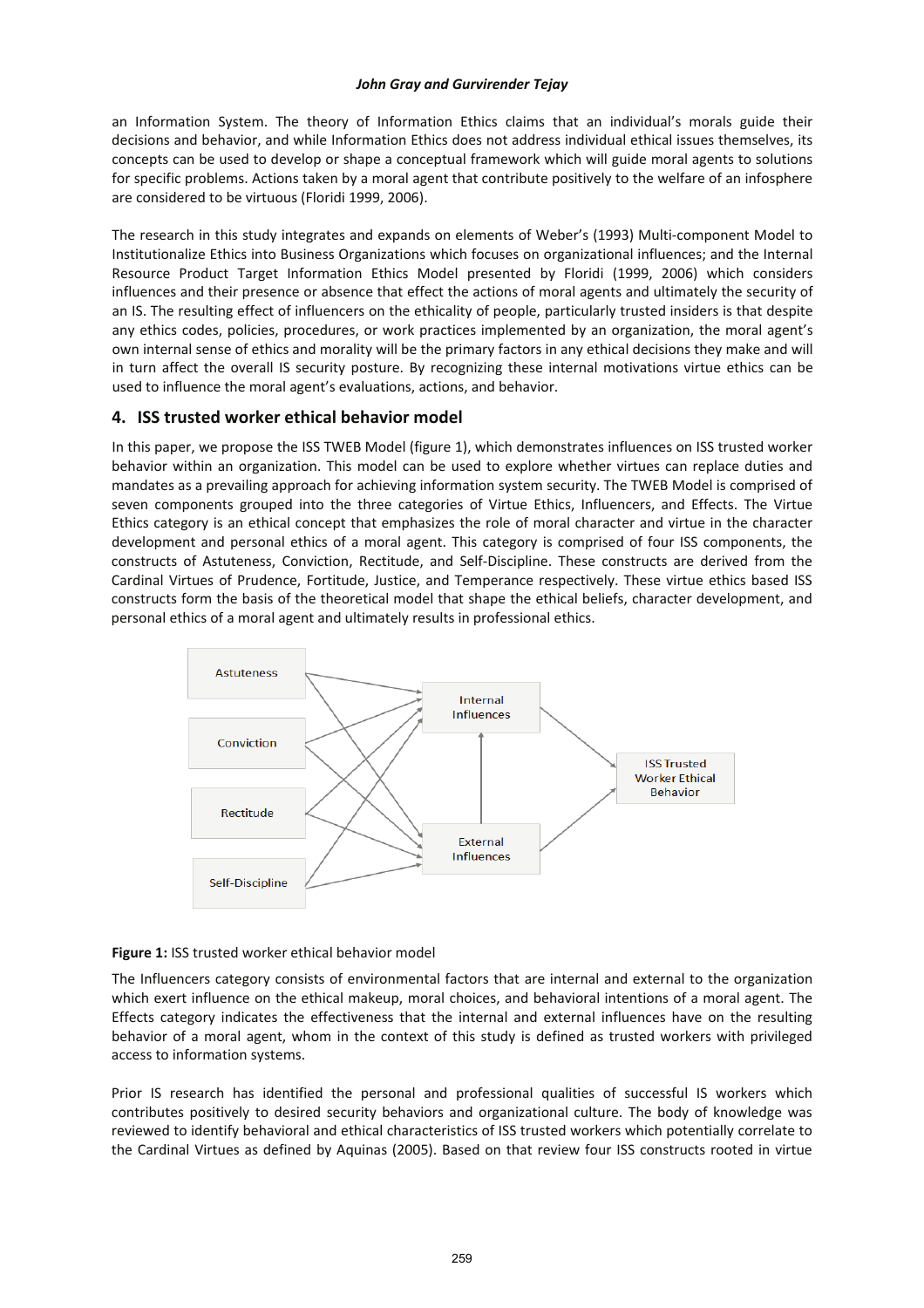ethics are proposed and it is suggested how they may influence the character development and moral choices of trusted workers. These are further discussed in next sub‐sections.

# **4.1 Virtue ethics**

A review of relevant literature identified the measures or indicators of the virtue ethics constructs of temperance, fortitude, prudence, and justice and facilitated item generation of potential measures for each of the proposed formative constructs of Astuteness, Conviction, Rectitude, and Self‐Discipline and their definitions as they relate to IS security. The results are summarized in Table 1, ISS Trusted Worker Ethical Constructs.

The proposed construct of Astuteness aligns with the virtue of prudence or practical wisdom, characterized as being able to effectively deliberate and reason between actions with regard to which is appropriate at a given time. Stamatellos (2011) advocates that ethical computer behavior is comprised of morally right actions, intellectual excellence, and responsibility. Myyry et al. (2009) found that compliance with IS policies and moral behavior is determined by an employee's skills, creativity, being able to recognize or interpret situations involving moral issues, and ability to rationalize the importance of IS security policies. An individual's expertise and making impartial decisions are ethical characteristics identified by Adam and Bull (2008). Employee professional skills, knowledge, and awareness of security issues, and values impact ISS (Pahnila, Siponen, and Mahmood 2007; Alfawaz, Nelson, and Mohannak 2010; Artz 1994). Virtuous acts include being able to resolve conflicts between organizational goals and security policies according to Siponen and Iivari (2006). Employee actions should be logical and consistent, recognizing ethical issues as they pertain to ISS (Siponen 2000).

| Cardinal<br>Virtue                | <b>IS Security</b><br>Construct | Definition                                                                                                                                                                               | Source Literature                                                                                                                                                                                                     |
|-----------------------------------|---------------------------------|------------------------------------------------------------------------------------------------------------------------------------------------------------------------------------------|-----------------------------------------------------------------------------------------------------------------------------------------------------------------------------------------------------------------------|
| Prudence<br>(Practical<br>Wisdom) | Astuteness                      | Skill in making assessments and in the<br>application of professional knowledge,<br>experience, understanding, common<br>sense, or insight in regards to<br>Information System security. | Stamatellos (2011); Myyry et al.<br>(2009); Adam and Bull (2008);<br>Pahnila, Siponen, and Mahmood,<br>(2007); Artz, (1994); Alfawaz,<br>Nelson, and Mohannak (2010);<br>Siponen and Iivari (2006);<br>Siponen (2000) |
| Fortitude<br>(Courage)            | Conviction                      | Fixed or firmly held beliefs regarding<br>Information System security that affect<br>decisions regarding compliance.                                                                     | Stamatellos (2011); Myyry et al.<br>(2009); Artz (1994); Alfawaz, et<br>al. (2010)                                                                                                                                    |
| Justice                           | Rectitude                       | Rightness/correctness of conduct and<br>judgments that could affect Information<br>System security.                                                                                      | Stamatellos (2011); Myyry et al.<br>(2009); Adam and Bull (2008);<br>Alfawaz, et al. (2010); Dhillon<br>and Torkzadeh (2006)                                                                                          |
| Temperance                        | Self-Discipline                 | Willpower and control over one's<br>personal, desires and conduct when<br>considering actions that affect<br>Information System security.                                                | Stamatellos (2011); Myyry et al.<br>(2009); Pahnila, Siponen, and<br>Mahmood (2007); Alfawaz et al.<br>(2010); Siponen, (2000); Dhillon<br>and Torkzadeh, (2006)                                                      |

| <b>Table 1:</b> Trusted worker ethical behavior constructs |  |  |
|------------------------------------------------------------|--|--|
|------------------------------------------------------------|--|--|

Conviction is the proposed construct which is equivalent to the virtue of fortitude, also referred to as courage, recognized as the ability to confront fear, uncertainty, or intimidation. Alfawaz et al. (2010) maintain that understanding and willingness to comply with and enforce security policies are behaviors that contribute to ISS. Complying with ISS requirements requires character based development, personal growth and improvement, making morally correct judgments, internalizing policies, and having the courage to follow right moral actions even when placed under pressure (Stamatellos 2011; Myyry et al. 2009). Regarding computer ethics based on the virtues, Artz (1994) points out that the burden of responsible action is on the user. A user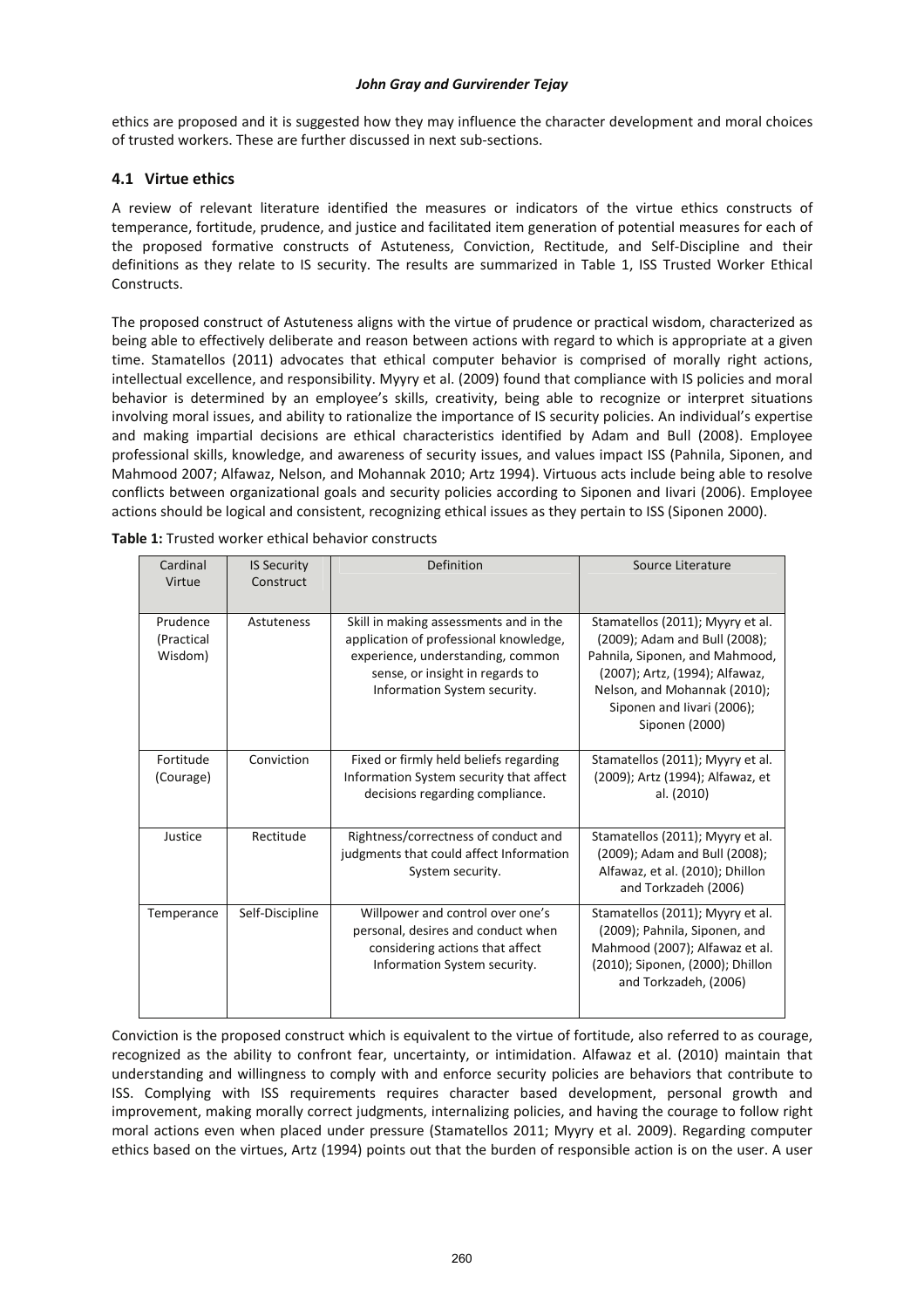intending to commit a violation may rationalize that committing the violation is the right choice, and sometimes it takes courage to make the ethical choice when it appears not to be beneficial to do so.

Rectitude is synonymous with the virtue of justice, which is concerned with acting fairly, responsibly, and being sensitive to the rights of others. Virtue based ISS work ethics are created by promoting loyalty, respect, and trust, particularly when safeguarding sensitive information (Dhillon and Torkzadeh, 2006). The ethical approach to using an IS includes treating coworkers, customers, and management well, and making morally fair judgments regarding security policies (Myyry et al. 2009; Adam and Bull 2008). Stamatellos (2011) states that cyber ethic morals and behavior includes feelings of caring, considerations of personal policies, social policies, and of decisions that may affect society; with the aim of the moral agent achieving good netizenship through character based morals. All of these concepts seem to appropriately align with the concept of ISS Rectitude.

Temperance, defined as individual humility, self-restraint, and control of emotions and actions is represented in ISS by the construct of Self‐Discipline. Employee beliefs, habits, control or emotions, and positive attitudes promotes ethical conduct and contributes to ISS (Alfawaz et al. 2010; Pahnila et al. 2007; Siponen 2000). An individual's work ethics are positively affected by improving their morals and professionalism and contributes to security (Dhillon and Torkzadeh, 2006). Myyry et al. (2009) state that a moral agent's temptations to commit security violations are controlled by their willpower and self-discipline, which the sums up the primary concept of this proposed ISS construct.

It is contended that these four new constructs collectively form the concept of ISS Virtue Ethics and through processes internal and external to the organization exert influence on the moral character of trusted Information Systems workers. These constructs can potentially be operationalized to predict a workers future ethical behavior.

## **4.2 Influencers and effects**

The influencer components are comprised of internal and external influences and include factors such as age, education, intrinsic beliefs, religious institutions, peers, social organizations, training, and values. An internal influence refers to any factor that is exerted from within an organization. Attempts to integrate ethics into an organization can occur through various business processes. Organizational influences are recognized as important factors in moral development and ethical decision making (Trevino 1986). Weber (1981, 1993) identifies several key organizational influences on employee ethical decision making processes including ethics training, ethical codes of conduct, existing organizational culture, and organizational enforcements such as rewards and punishment.

One approach to ethical development and change is through employee orientation and training, and organizational climate is an important factor in the moral development of an employee (Weber 1993). Organizations develop ethical codes of conduct, ethics training, and ethics policies with the expectation of them having a positive impact on the ethical behavior of employees and ethics training has been shown to be an effective method for moral development. Senior executives within an organization are a significant influence on ethical standards, and management decisions and processes ultimately manifest themselves as character traits (Weber 1981). Each of these represents processes internal to an organization that potentially influence the ethical considerations of an individual and are included in the influencer component of the TWEB Model.

Floridi (1999, 2006) concurs that influences on moral decision making can originate from within an organization but they also originate from sources external to the organization and that an all‐encompassing approach to Information Ethics must take into consideration all aspects of how information is created and used, and all entities involved that may interact with a moral agent. External influences on a moral agent's personal ethical values and behavior include individual variables such as social, cultural, and ethnic background, personal idols or family members that they emulate or hold in high esteem, religion, social memberships, and personal experiences (Trevino 1986 & Whetstone 2003). These external influences affect a person's values, honesty, reliability, loyalty, and integrity and help form an individual's ethical belief system or moral philosophy which in turn affects their ethical decisions. They also influence how a person interprets and internalizes other external influences. Additionally, external influences may have an effect on how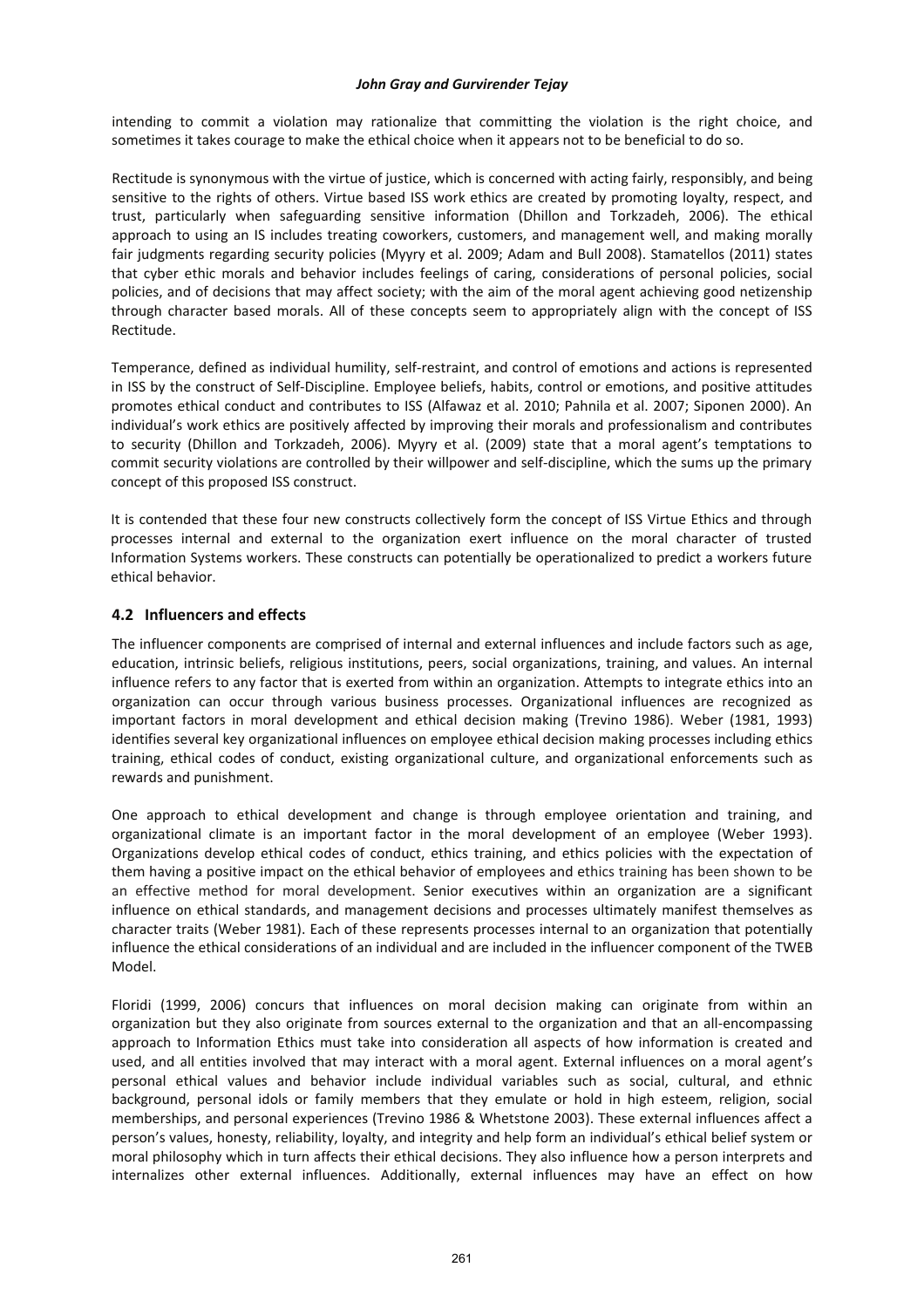organizational internal influences such as ethical codes of conduct are perceived, interpreted, and acted upon by a moral agent. Societal influences such as social norms, religious beliefs, laws, and an individual's upbringing are included in the external influencer category. The resulting effect of influencers on the ethicality of people is that despite any ethics codes, policies, procedures, or work practices implemented by an organization, the moral agent's own internal sense of ethics and morality will be the primary factors in any ethical decisions they make and will in turn affect the overall IS security posture. By recognizing these internal motivations virtue ethics can be used to shape the moral agent's evaluations, actions, and behavior.

When implementing an ethics based model, an organization must define what is considered ethical behavior in order to have a frame of reference for desired outcomes. Expected employee behavior should be based on the core principles of the particular ethical philosophy chosen (Weber 1993). The virtue ethics approach focuses on the character of the moral agent involved instead of a specific action. It emphasizes that the virtues which make up an individual's character will guide and determine their ethical behavior. The Effects category of the TWEB Model is the product of the trusted worker ethical evaluations and actions generated from the information influencer sources. It is important to note that the effect of influencers on the behavior of a moral agent can be positive or negative.

# **5. Discussion and conclusion**

Information gathered from the literature review regarding virtue ethics, Information System security, security cultures in organizations, trusted workers, and failures of technical controls, policies, and procedures was considered when developing this research framework. Recognizing and understanding the qualities of virtuous character is important to an organization so that they can be identified in employees (Whetstone 2003). In the context of ISS, virtue ethics has the potential to affect trusted worker ethical behavior and ultimately system security by providing a means of identifying existing character traits as well as a methodology to follow for developing and influencing desired traits which may predict or foresee how employees will respond when presented with an ethical situation. Research to determine whether virtue ethics concepts can be effectively incorporated into those organizational efforts may contribute to development of more effective employee hiring processes, security polices, ethics training, and ethical codes of conduct.

With the understanding that trusted workers have privileged or elevated access to system information and knowledge of how to circumvent system security controls or conceal illegal actions, an ethical methodology that appeals to the internal motivations of an individual has the potential to provide more effective protection of system information. The TWEB Model presents a virtue based methodology in which to identify and determine whether the four constructs are in fact influences, investigate interrelationships between them, their effect on ethical behavior, and if they have potential to be incorporated or operationalized in a way that introduces virtue ethics explicitly and formally into organizational processes. It provides a framework to assess beliefs and to develop procedures or tests for use in evaluating what ethical characteristics potential hires or current employees have obtained through societal or other external influences, and if any of the virtue ethics qualities are part of their character makeup. The model allows us to assess whether it is feasible and effective to incorporate, either individually or collectively, the four proposed ISS constructs into the internal processes of an organization in order to positively shape, guide, and influence the ethical choices and behavior of IS trusted workers. Recommended future research includes gaining consensus on the applicability of the new ISS constructs; content validation, purification and reliability testing of their indicators; and validation of the proposed theoretical model.

Through a screening process individuals identified as having these characteristics may be considered as good hires as their ethical values align with those of the organization. A virtue profile of existing employees, particularly those in trusted positions, can be evaluated for desired character traits and provided virtue ethics based security training designed to further develop and solidify their professional ethics. As noted by Shanahan and Hyman (2003) the profiles of valued employees could be used as a baseline for comparing and identifying desired traits in potential employees. Consequently, according to Weber (1981), ethical behavior should become the organizational norm, thereby providing a foundation for success when addressing insider threats.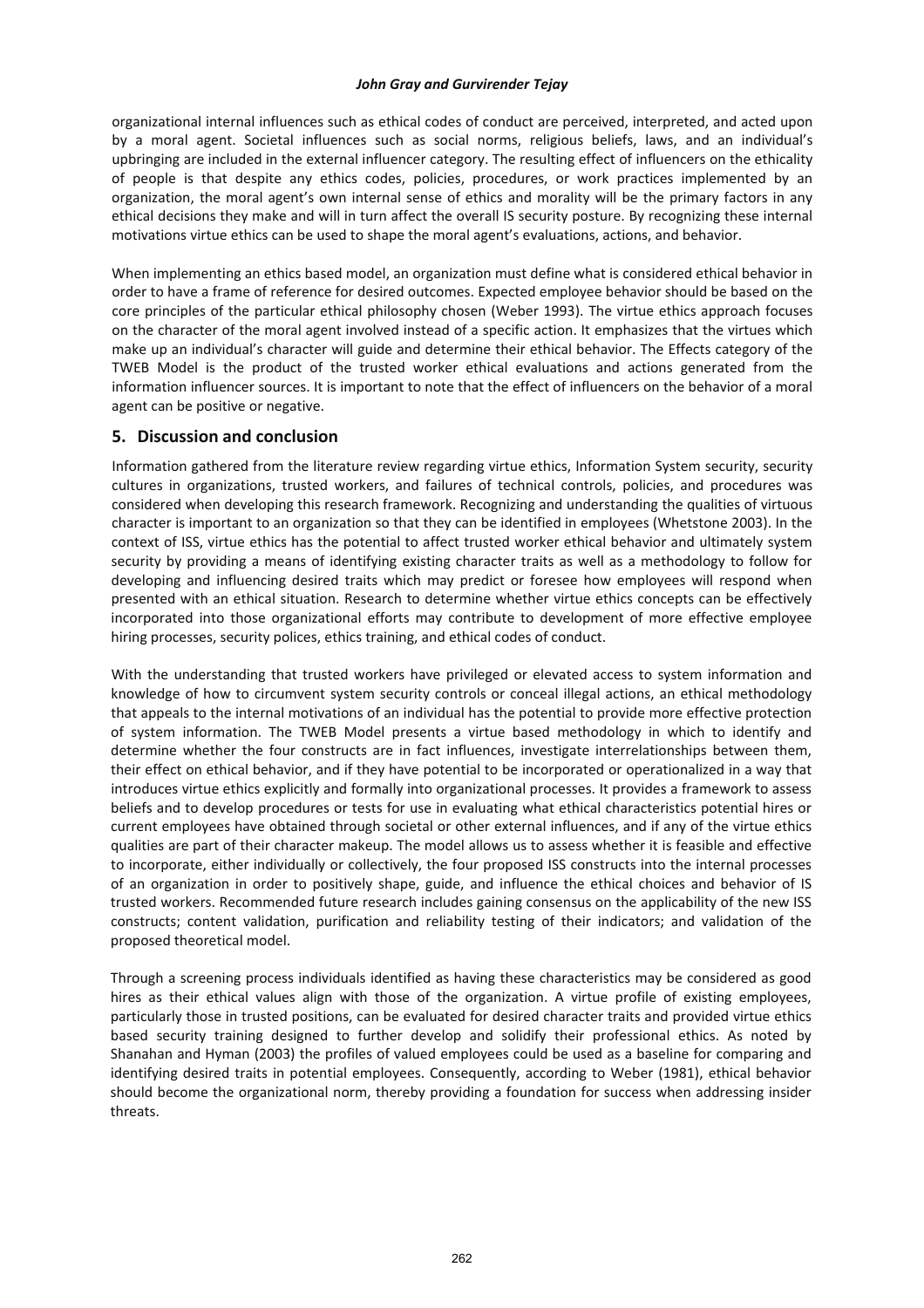# **References**

- Adam, A., and Bull, C. (2008) "Exploring MacIntyre's virtue ethics in relation to information systems"' *European Conference on Information Systems (ECIS),* Galway, Ireland, pp 1‐11.
- Alfawaz, S., Nelson, K., and Mohannak, K. (2010) "Information security culture: A behavior compliance conceptual framework", *Proceedings of the 8 th Australasian Information Security Conference (AISC 2010),* Brisbane, Australia, pp 47‐55.

Aquinas, T. St. (2005) *The Cardinal Virtues: Prudence, Justice, Fortitude, and Temperance,* Hackett Publishing, Indianapolis.

- Artz, J. M. (1994) "Virtue vs. utility. Alternative foundations for computer ethics", *Proceedings of the Conference on Ethics in the Computer Age,* Gatlinburg, TN, pp 16–21.
- Boss, S., Kirsch, K. J., Angermeier, I., Shingler, R. A., and Boss, R. (2009) "If someone is watching, I'll do what I'm asked: Mandatoriness, control, and information security", *European Journal of Information Systems,* Vol. 8, No. 2, pp 151‐ 164.
- Chang, S., and Ho, C. B. (2006) "Organizational factors to the effectiveness of implementing security management", *Industrial Management and Data Systems,* Vol 106, No. 3, pp 345‐361.
- Chun, R. (2005) "Ethical character and virtue of organizations: An empirical assessment and strategic implications", *Journal of Business Ethics,* Vol. 57, No. 3, pp 269‐284.
- Colwill, C. (2009) "Human factors in information security: The insider threat–Who can
- you trust these days?" *Information Security Technical Report*, Vol. 14, No. 4, pp 186‐196.
- Dhillon, G. (2001) "Violation of safeguards by trusted personnel and understanding related information security concerns", *Computers & Security,* Vol. 20, No. 2, pp 165‐172.
- Dhillon, G., and Torkzadeh, G. (2006) "Value‐focused assessment of information systems security in organizations", *Information Systems Journal,* Vol. 16, No. 3, pp 293‐314.
- Dunkerley, K. D., and Tejay, G. (2011) "A confirmatory analysis of information systems security success factors", *Proceedings of the 44th Hawaii International Conference on Systems Sciences (HICSS '11), HI, USA,* pp 1‐10.
- Eloff, J., and Eloff, M. (2003) "Information security management A new paradigm", *Proceedings of the South African Institute of Computer Scientists and Information Technologists (SAICSIT 2008), Wilderness, South Africa,* pp 130‐136.
- Floridi. L. (1999) "Information ethics: On the philosophical foundation of computer ethics", *Ethics and Information Technology,* Vol. 1, No. 1, pp 37–56.
- Floridi, L. (2006) "Information ethics, its nature and scope", *Computers and Society,* Vol. 36, No. 3, pp 21‐36.

Greenemeier, L., and Gaudin, S. (2007) "The threat from within – Insiders represent one of the biggest security risks because of their knowledge and access. To head them off, consider the psychology and technology behind the attacks", *Insurance & Technology*, Vol. 32, No. 2, pp 38‐41.

- Grodzinsky, F. (1999) "The practitioner from within: Revisiting the virtues", *Computers and Society,* Vol. 29, No. 1, pp 9‐15.
- Harrington, S. J. (1991) "What corporate America is teaching about ethics", *Academy of Management Executive,* Vol. 5, No. 1, pp 21‐30.
- Leach, J. (2003) "Improving user security behavior", *Computers & Security,* Vol. 22, No. 8, pp 685‐692.
- Moor, J. H. (1985) "What is computer ethics?", *Metaphilosophy,* Vol. 16, No. 4, pp 266‐275.
- Moore, G. (2005) "Corporate character: Modern virtue ethics and the virtuous corporation", *Business Ethics Quarterly,* Vol. 15, No. 4, pp 659‐685.
- Myyry, L., Siponen, M., Pahnila, S., Vartiainen, T., and Vance, A. (2009) "What levels of moral reasoning and values explain adherence to information security rules? An empirical study", *European Journal of Information Systems,* Vol. 18, No. 2, pp 126‐139.
- Pahnila, S., Siponen, M., and Mahmood, A. (2007) "Employee's behavior towards IS security policy compliance", *Proceedings of the 40th Hawaii International Conference on System Sciences (HICSS '07), HI, USA*, pp 1‐10.
- Pollack, T. A., and Hartzel, K. A. (2006) "Ethical and legal issues for the information systems professional", *Proceedings of the 2006 ASCUE Conference, Myrtle Beach, SC, USA,* pp 172‐179.
- Randazzo, M. R., Keeney, M., Kowalski, E., Cappelli, D., and Moore, A. (2005) *Insider threat study: Illicit cyber activity in the banking and finance sector,* Technical Report CMU/SEI‐2004‐TR‐021, Carnegie Mellon University, Software Engineering Institute.
- Shanahan, K. J., and Hyman, M. R. (2003) "The development of a virtue ethics scale", *Journal of Business Ethics,* Vol. 42, No. 2, pp 197‐208.
- Siponen, M. (2000) "A conceptual foundation for organizational information security awareness", *Information Management & Computer Security,* Vol. 8, No. 1, pp 31‐41.
- Siponen, M., and Iivari, J. (2006) "Six design theories for IS security policies and guidelines", *Journal of the Association for Information Systems,* Vol. 7, No. 7, pp 445‐472.
- Stamatellos, G. (2011) "Computer ethics and Neoplatonic virtue: A reconsideration of cyberethics in the light of Plotinus' ethical theory" *International Journal of Cyber Ethics in Education,* Vol. 1, No. 1, pp 1‐11.
- Trevino, L. K. (1986) "Ethical decision making in organizations: A person‐situation interactionist model", *Academy of management Review*, Vol. 11, No. 3, pp 601‐617.
- Trevino, L. K., and Weaver, G. R. (1994) "Business ETHICS/BUSINESS ethics: One field Or two?", *Business Ethics Quarterly,* Vol. 4, No. 2, pp 113‐128.
- von Solms, B. (2000) "Information security The third wave?", *Computers & Security,* Vol. 19, No. 7, pp 615‐620.